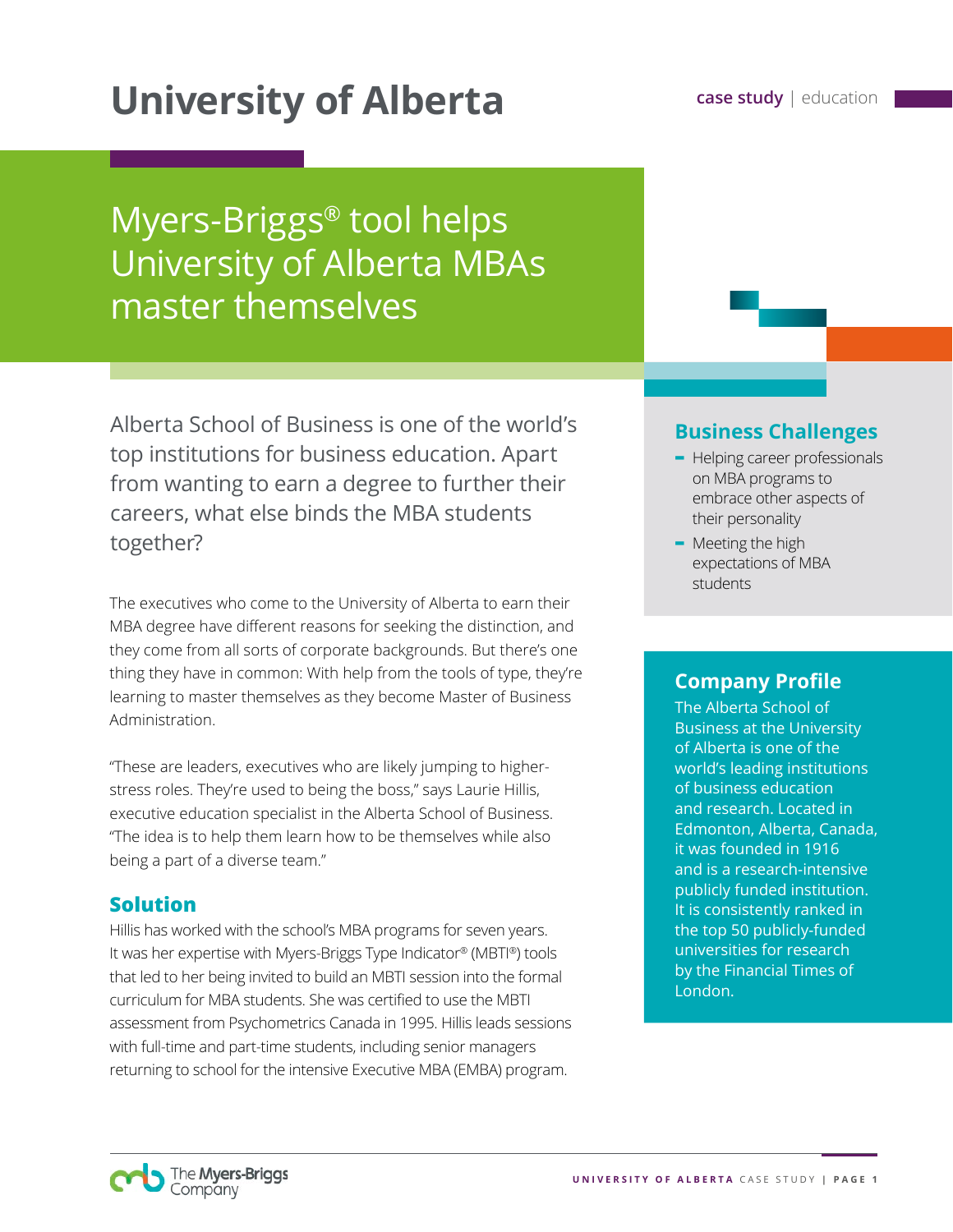## **University of Alberta**

For the team-based EMBA program, Hillis delivers the MBTI session during the first week's orientation.

She says learners run the gamut of leadership roles, from the energy sector to finance to information technology, and from the public sector to not-for-profits. Most are mid-career professionals looking to better their future options. "It's about how to help successful people enter new stages of their career," she notes.

For Hillis, crafting a helpful session comes with two challenges: meeting the high expectations of executives who commit every other Friday and Saturday to the program, and meeting the standard of excellence for one of the world's top-ranked EMBA programs. With that in mind, she tailors the goals of her MBTI sessions to the program's learning objectives: enhancing individual and team dynamics, understanding the stages teams go through, and leveraging the interplay between polarities, such as individual and team performance, or positivity and productivity.

The MBTI Step II™ tool anchors her sessions, but she also employs the MBTI® Stress Management Report and the *Introduction to Type® and Leadership* booklet for those in the EMBA program. For her half-day sessions with groups of up to 150 regular MBA students—who tend to be younger and less familiar with psychometric tools—she draws on the *Introduction to Type® and Communication* booklet along with the MBTI Step II tool.

Hillis encourages looking at type as a way to live more authentically. She cites learners describing themselves as "two different people—one at work and one at home"—a personal–professional split that can be a source of stress. "We want to make it easy for people to see that type is about their whole life."

An important outcome is that teams of learners develop a set of shared norms based on MBTI principles, a "cohort culture" of expected

#### **Solution**

- **-** Tailor MBTI sessions to MBA program learning objectives
- **-** Use MBTI Step II assessment for deeper insight

The idea is to help them learn how to be themselves while also being a part of a diverse team.

**Laurie Hillis,**  Executive Education Specialist, Alberta School of Business, University of Alberta

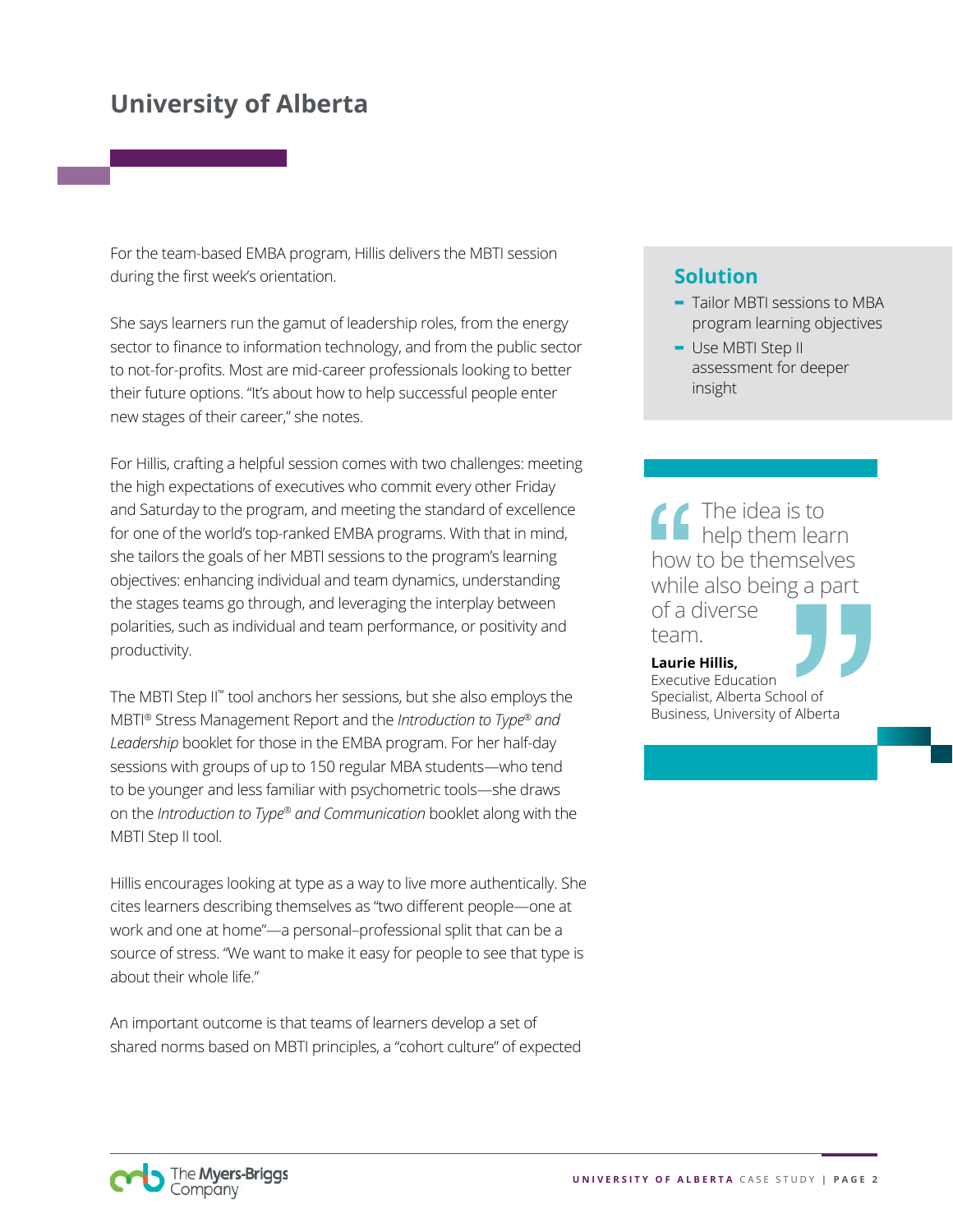## **University of Alberta**

behavior, such as showing mutual respect, honoring others' viewpoints and appreciating diversity. These norms guide them over the next two years as they work in different team configurations—including a finalsemester module in China, where they're exposed to a global business climate in which cultural norms may differ.

#### **Results**

Hillis says one of the most satisfying results of her MBTI sessions is seeing people drop their protective armor and become more vulnerable with each other: "Once they've normalized their fear, they realize they can just be people together. It's an amazing way to start their journey." To aid the process, she has participants sign a permission slip for themselves, "to ask for help, to be vulnerable, to not have all the answers, to reschedule a team meeting if that's necessary for them to meet a family commitment."

The aim, she says, is to start to build trust. "We use no titles. We survive and thrive as a cohort." This year, Hillis expanded her half-day EMBA session to a full day for the first time, and she says learners are benefiting from the longer MBTI component. "It's giving us more time to work through the process and go deeper into building trust and developing guiding principles."

Hillis says she appreciates the chance to be part of a top-notch learning experience for executives. "I feel grateful that my job has given me this kind of opportunity, and I feel honored to help people learn about themselves."

Laurie Hillis is a senior faculty member at the University of Alberta's Centre for Executive Education and the president of a Calgarybased leadership consulting practice in operation since 1992. She is a Certified Human Resources Professional, an MBTI® Master Practitioner and a professional certified coach. An accomplished writer on leadership and emotional intelligence, she has consulted to organizations in the public, private and not-for-profit sectors.

#### **Results**

**-** Better understanding of personality and its impact on reducing stress and understanding other business cultures